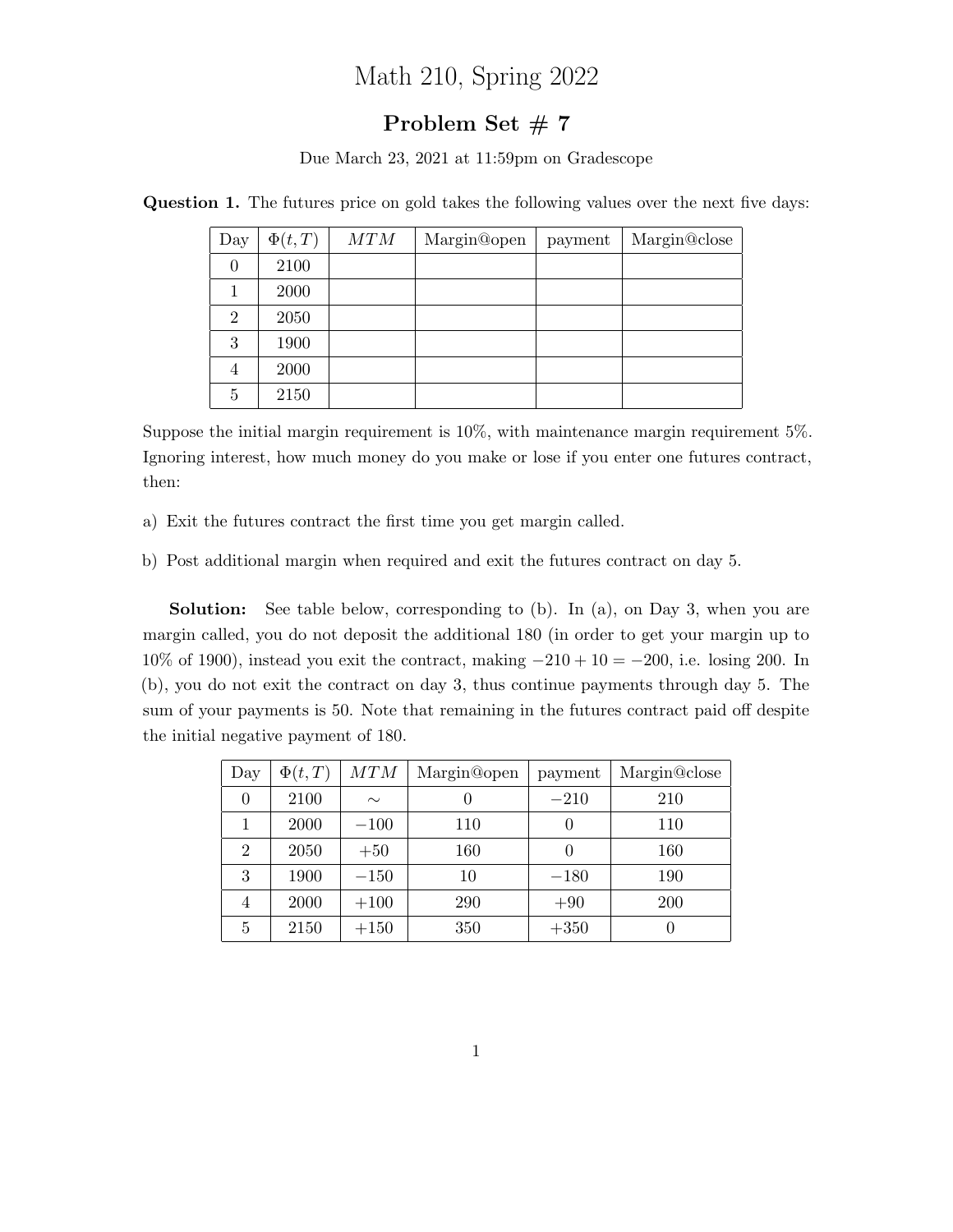Question 2. Assume the continuously compounded interest rate has constant value 12%. The table below is for a futures contract maturing on day 6 with delivery price equal to the futures price. The underlying asset is a stock paying no income. The  $S_t$  column gives the stock price on each day. The  $\Phi(t, T)$  column gives the futures price on each day. Assume  $T = \text{day } 6$ . The MTM column lists the mark-to-market payments. The interest column lists the interest that will be accrued on the mark-to-market payment by the maturity date.

| Fill in the table. Give at least four decimal places. |       |             |            |          |  |
|-------------------------------------------------------|-------|-------------|------------|----------|--|
| day                                                   | $S_t$ | $\Phi(t,T)$ | <b>MTM</b> | interest |  |
| $\overline{0}$                                        | 1900  |             |            |          |  |
| 1                                                     | 2000  |             |            |          |  |
| $\overline{2}$                                        | 2100  |             |            |          |  |
| 3                                                     | 2200  |             |            |          |  |
| 4                                                     | 2000  |             |            |          |  |
| $\overline{5}$                                        | 2100  |             |            |          |  |
| 6                                                     | 2050  |             |            |          |  |
|                                                       |       | sum:        |            |          |  |

Hint: Use Mathematica or a spreadsheet (i.e. Excel) for the calculations.

**Solution:** Assuming the interest rates are constant we have  $\Phi(t,T) = F(t,T)$  $S_t e^{r(T-t)}$  where  $r = 12\%$ . The MTM payments are  $\Phi(t + i\Delta, T) - \Phi(t, T)$  where  $\Delta = 1/365$ . Each MTM payment accrues interest with rate  $r = 12\%$ . Note that the interest is expressed per annum. As an example we compute the payments on day 1:

$$
\Phi(1/365, 5/365) = S_{1/365}e^{.12(5-1)/365} = 1903.1259
$$

The MTM payment on day 1 is

 $\Phi(1/365, 6/365) - \Phi(0/365, 6/365) = 2003.2904 - 1903.7516 = 99.5387.$ 

The interest accrued from the MTM payment by the maturity date is

$$
99.5387(e^{0.12(6-1)/365} - 1) = 0.1638.
$$

The remaining values are given in the table below.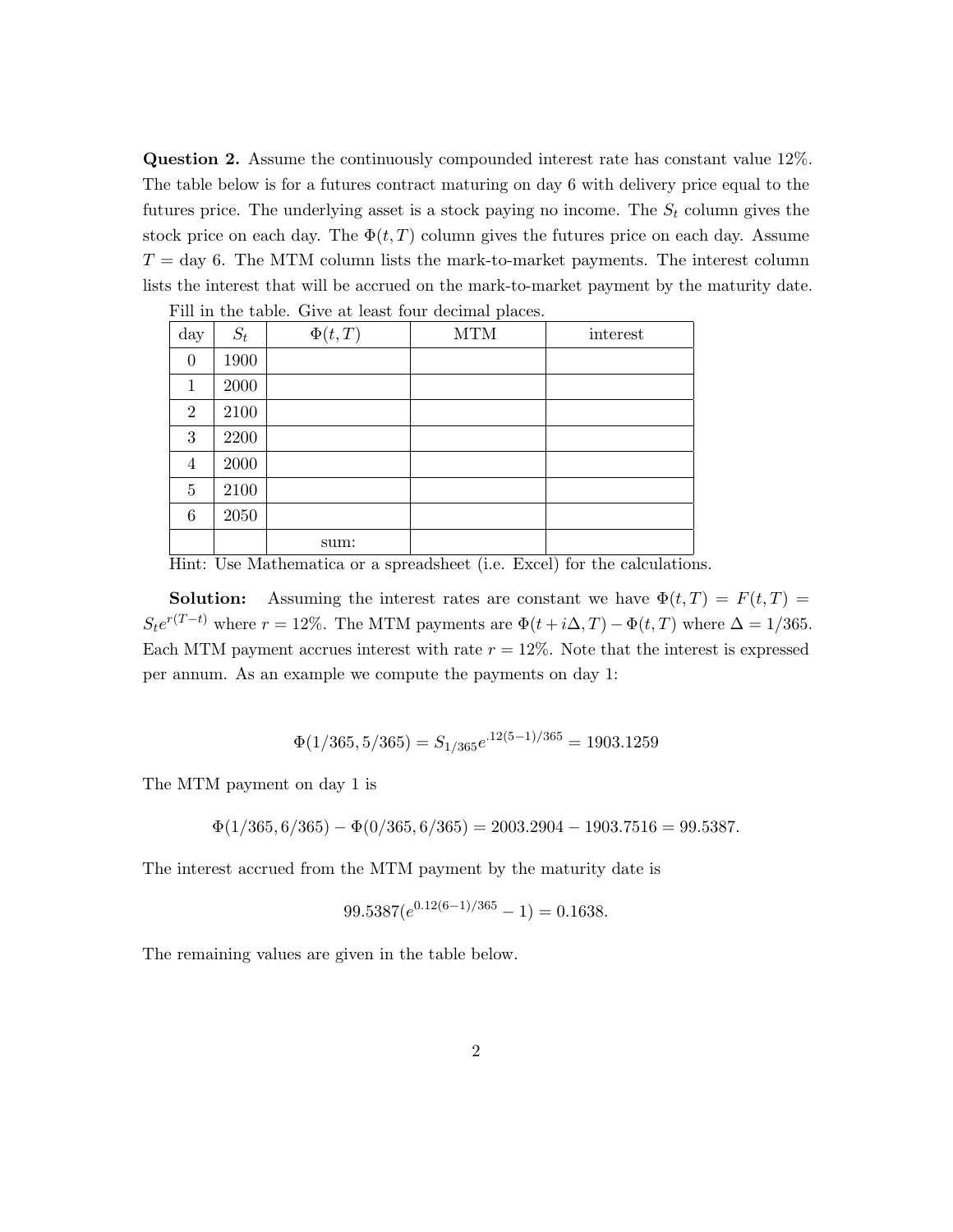| day            | $S_t$ | $\Phi(t,T)$ | MTM         | interest  |
|----------------|-------|-------------|-------------|-----------|
| $\theta$       | 1900  | 1903.7516   | 0           |           |
| 1              | 2000  | 2003.2904   | 99.5387     | 0.1638    |
| $\overline{2}$ | 2100  | 2102.7635   | 99.4731     | 0.1309    |
| 3              | 2200  | 2202.1709   | 99.4075     | 0.0981    |
| 4              | 2000  | 2001.3155   | $-200.8554$ | $-0.1321$ |
| 5              | 2100  | 2100.6905   | 99.3750     | 0.0327    |
| 6              | 2050  | 2050.00     | $-50.6905$  | $\theta$  |
|                |       | sum:        | 146.2484    | 0.2933    |

Question 3. (10pts Bonus, not required) As we defined in class, a FRA with maturity T, term length  $\alpha$  and fixed rate K exchanges payments of  $\alpha L_T[T, T + \alpha]$  and  $\alpha K$  at time  $T + \alpha$ . The forward libor rate  $L_t[T, T + \alpha]$  is the fixed rate K which makes this contract have value zero at time t.

Now consider a FRA which exchanges payments of  $\alpha L_T[T, T + \alpha]$  and  $\alpha K$  just like above, but does so at time T instead of time  $T + \alpha$ . Is the forward libor rate for the FRA which pays at time  $T$  higher or lower than the forward libor rate for the FRA which pays at time  $T + \alpha$ ?

## Solution:

The first FRA has payout  $\alpha(L_T | T, T + \alpha | - K)$  at time  $T + \alpha$ . The second pays out  $\alpha(L_T |T, T + \alpha| - K)$  at time T. Whatever this value is, invest it at the Libor rate from time T to  $T + \alpha$  so that we can compare the value of these two FRAs at the same time  $(T + \alpha)$ . The difference in payouts is:

$$
(1 + \alpha L_T[T, T + \alpha])\alpha (L_T[T, T + \alpha] - K) - \alpha (L_T[T, T + \alpha]))
$$
  
=  $\alpha^2 L_T[T, T + \alpha] (L_T[T, T + \alpha] - K)$  (1)

If a derivative with this payout has positive present value, the first is worth more. That's what we'll show.

Suppose  $K$  is equal to the forward libor rate for the normal FRA. That means, by definition, that the FRA with payout  $\alpha(L_T|T, T+\alpha|-K)$  at time  $T+\alpha$  has present value equal to zero. Let portfolio A consist of this single, normal FRA. Compare this to Portfolio B, which consists of long  $(K/\alpha)$  FRAs which pay out at T and short  $(K/\alpha)$  FRAs which pay out at  $T + \alpha$ . The value of Portfolio B at time  $T + \alpha$  is just  $(K/\alpha^2)$  times Equation (1),